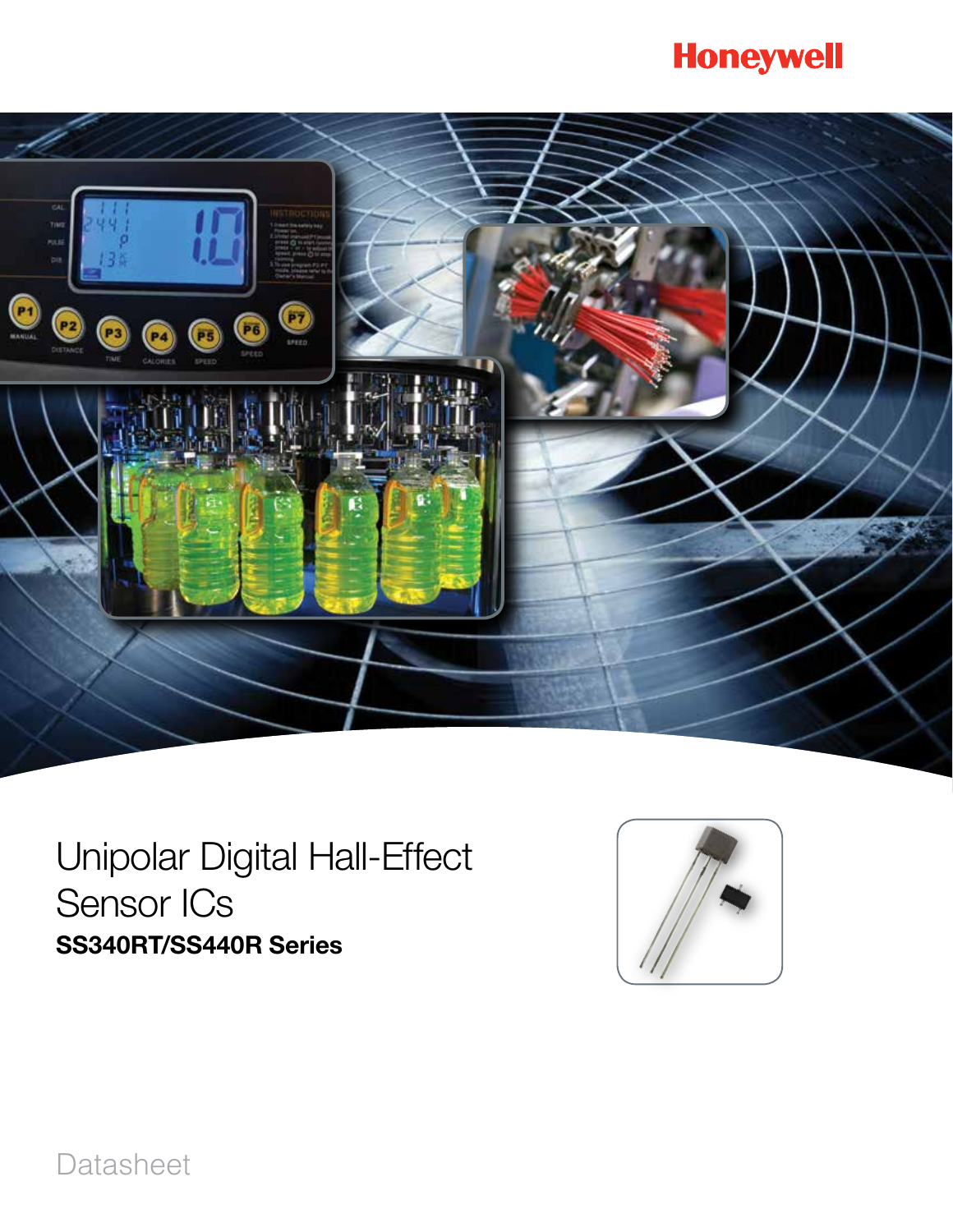The SS340RT/SS440R sensor ICs are small, versatile digital Hall-effect devices that are operated by the magnetic field from a permanent magnet or an electromagnet. They are designed to respond to a single pole: North (SS340RT) or South (SS440R).

These unipolar Hall ICs are supplied in three different magnetic sensitivities to meet a wide range of potential applications:

- SS341RT and SS441R offer the highest sensitivity, with a typical operating point of 75 G at 25 °C [77 °F].
- SS343RT and SS443R offer medium sensitivity, with a typical operating point of 135 G at 25 °C [77 °F].
- SS349RT and SS449R offer the lowest sensitivity, with a typical operating point of 305 G at 25 °C [77 °F].

These sensors are available in two package styles:

- The SS340RT is available in the miniature SOT-23 surface mount package.
- SS440R is available in the leaded, flat TO-92-style package.

The SS340RT's small size requires less PC board space, allowing it to be used in smaller assemblies. Its 3 Vdc capability allows for use in low voltage applications, promoting energy efficiency.

The SS340RT Series is available on tape and reel (3000 units per reel); the SS440R Series is available in a bulk package (1000 units per bag).

### *What makes our sensors better:*

- Robust IC design with ESD Class 2, reverse polarity protection and 150 °C [302 °F] capability
- Package and sensitivity options to better match application needs
- Dependable performance similar Honeywell sensor ICs have been tested to over 100 million operations
- $\bullet$  Honeywell legacy and expertise  $-45$  years of engineering excellence and Hall effect technology experience

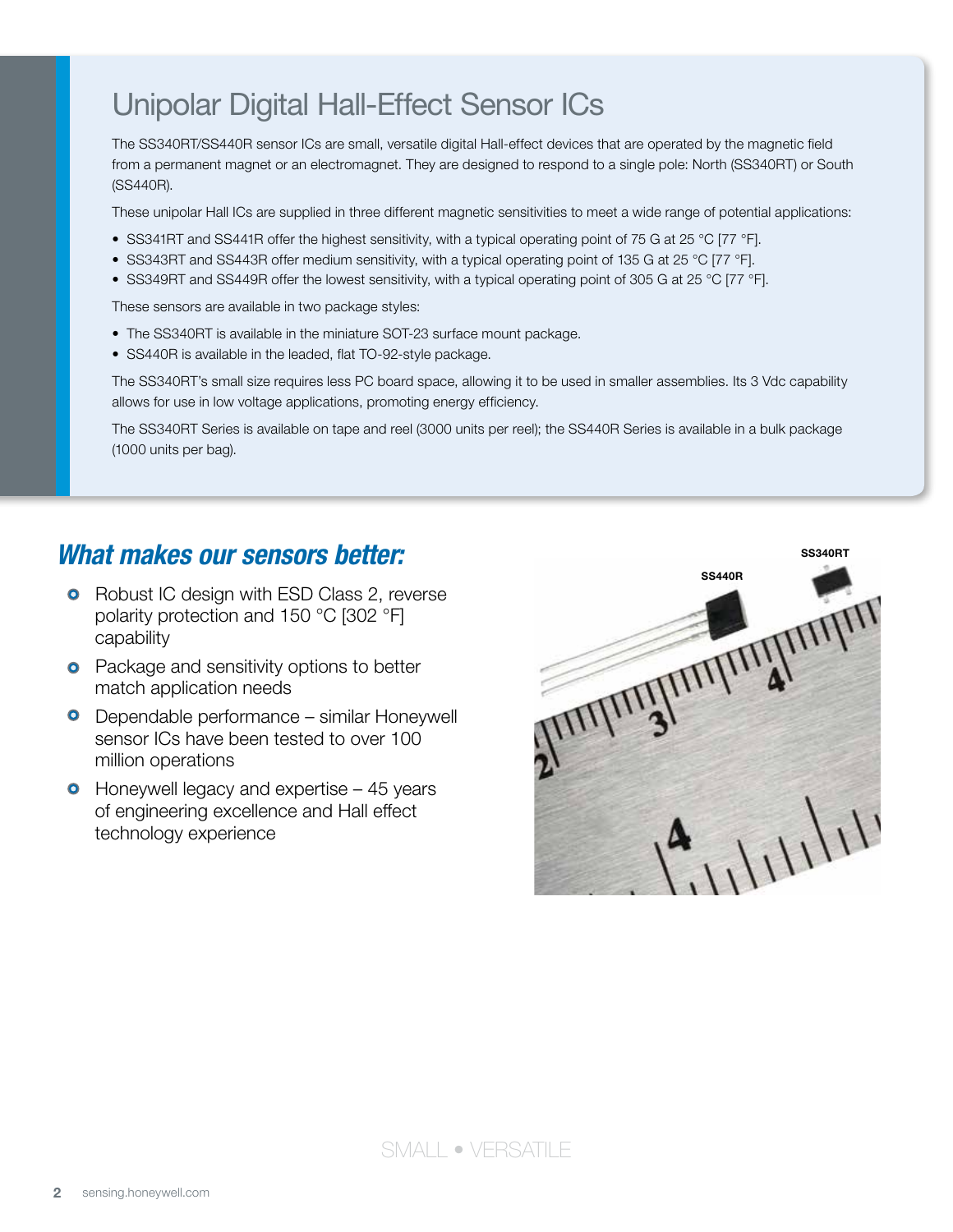### **Features** and Benefits

#### Subminiature package size (SS340RT) supplied on tape and reel

Allows for a compact design with automated component placement, helping to reduce manufacturing costs

#### Simple activation from a single pole and multiple magnetic sensitivities (high, medium and low)

Make this product suitable in a variety of potential motion control, lid closure detection, and displacement sensing applications

### *High, medium and low magnetic sensitivities.*

#### Low voltage 3 V capability

Helps reduce power consumption

#### Built-in reverse polarity protection

Protects the device from potential damage during installation

#### Thermally balanced integrated circuit

Provides for stable operation over a wide temperature range of -40 °C to 150 °C [-40 °F to 302 °F]

### *Enhances application flexibility.*

#### RoHS-compliant materials

Meet Directive 2002/95/EC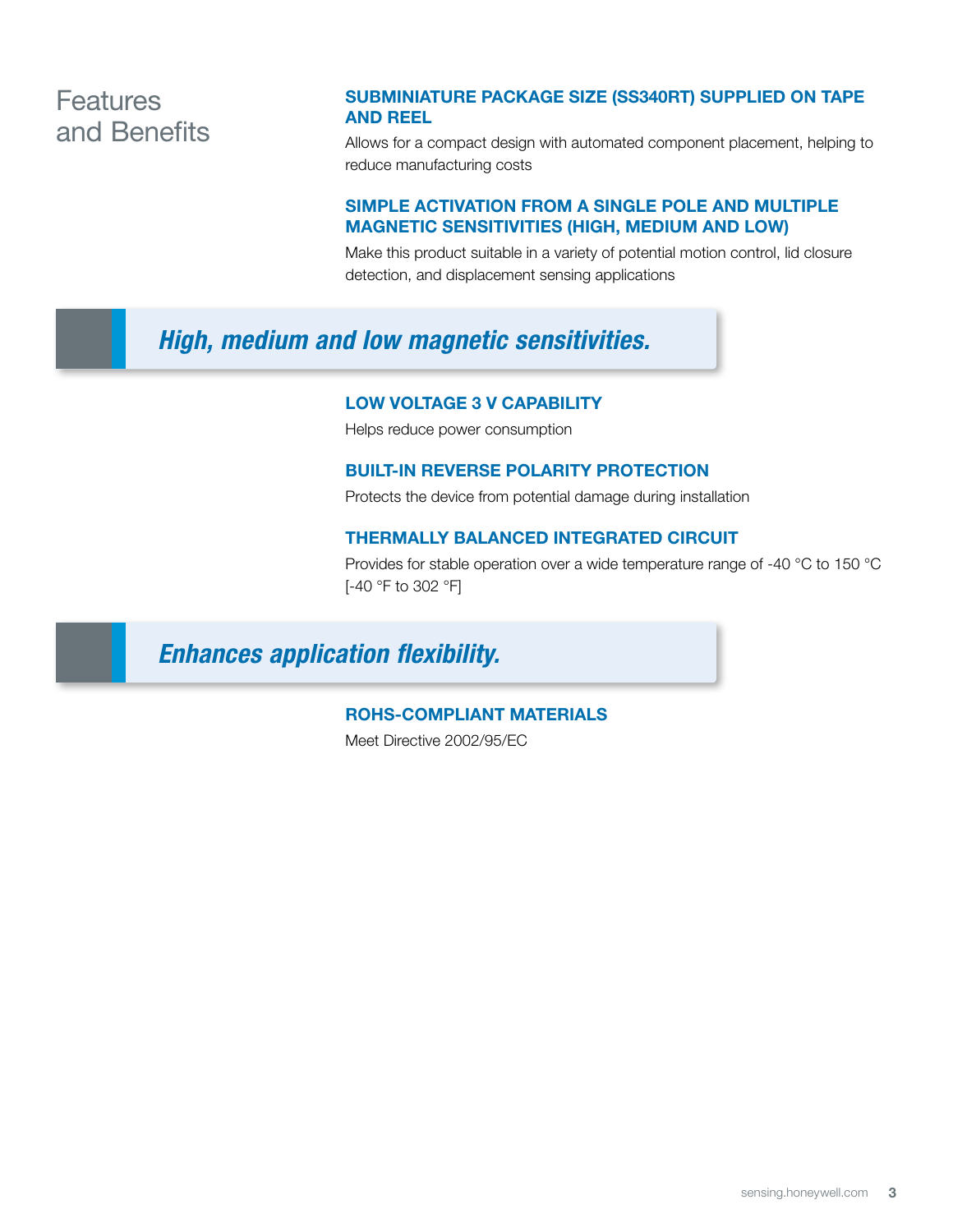### Potential Applications







#### **INDUSTRIAL**

#### Door or lid closure detection in appliances or electronically controlled containers

May be used recessed in the door frame with a magnet embedded in the door. The magnet activates the sensor to indicate door open or close.

#### Simple speed and RPM (revolutions per minute) sensing in fitness and industrial equipment

May be mounted on the motor shaft of a treadmill such that the rotating magnet pole, which rotates with the motor, activates the sensor with each revolution, producing a single digital pulse for each revolution.

#### Flow rate sensing in water softeners, industrial processes, and **APPLIANCES**

May be used used with one or more magnets mounted on a paddle to measure the flow rate.

#### Damper or valve position control in industrial, HVAC and residential or commercial applications

May be used to determine if a valve or damper is fully open or fully closed.

#### Robotic control (cylinder position monitoring)

May be used to detect the piston's position by detecting a magnet mounted on the piston ring located inside a non-ferromagnetic cylinder.

#### Level/tilt measurement

May be installed in the base of a machine with a magnet mounted pendulum fashion over the sensor. A change in state of the output as the magnet swings away from the sensor indicates that the machine is not level.

#### Remote conveyor sensing

May be mounted to the frame of the conveyor, with a magnet mounted on the tail pulley. When the magnet revolves past the sensor, it produces one output per revolution, providing an intermittent visual or audible signal at a remote location to assure stability. Any interruption of the conveyor motion will interfere with the normal signal and alert the operators.

#### PUSH BUTTON CONTROLS

**MEDICAL** 

#### Position sensor in hospital beds and medical equipment

May be used with a magnet mounted on the activator arm to determine the home or end-of-travel position of the equipment.

#### Medication bin monitor on portable drug carts

May be used to detect if a drug dispensing drawer is open or closed.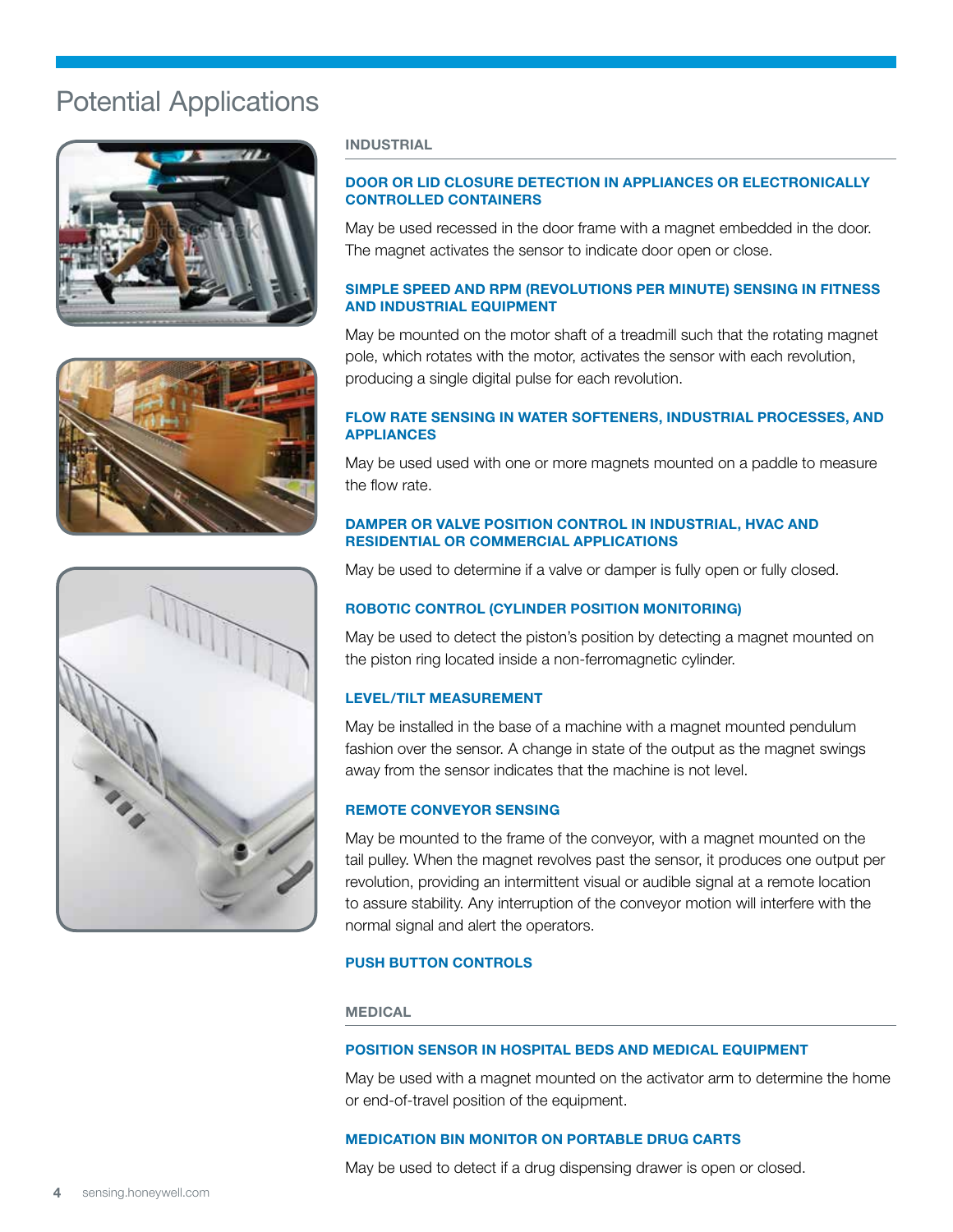Table 1. SS340RT/SS440R Performance Specifications (V<sub>supply</sub> = 3 Vdc to 24 Vdc, 20 mA load, T<sub>A</sub> = -40 °C to 150 °C [-40 °F to 302 °F] except where otherwise specified.)

| <b>Characteristic</b>                                                | <b>Condition</b>                                                                                                                           | Min.            | Typ.                  | Max.           | <b>Unit</b>                  |
|----------------------------------------------------------------------|--------------------------------------------------------------------------------------------------------------------------------------------|-----------------|-----------------------|----------------|------------------------------|
| Supply voltage:<br><b>SS340RT</b><br><b>SS340RT</b><br><b>SS440R</b> | 150 °C [302 °F]<br>-40 °C to 125 °C [-40 °F to 257 °F]<br>-40 °C to 150 °C [-40 °F to 302 °F]                                              | 3<br>3<br>3     |                       | 12<br>24<br>24 | Vdc                          |
| Supply current                                                       | $V_{\text{supply}} = 5 \text{ V at } 25 \text{ °C} [77 \text{ °F}]$<br>$V_{\text{supply}} = 3 \text{ V at } 25 \text{ °C} [77 \text{ °F}]$ |                 | $\overline{4}$<br>3.5 | 6<br>5<br>8    | mA                           |
| Vsat                                                                 | 20 mA, Gauss >Bop                                                                                                                          |                 |                       | 0.4            | Vdc                          |
| Output leakage current                                               | Gauss >Bop                                                                                                                                 |                 |                       | 10             | μA                           |
| Output switching time:<br>rise<br>fall                               | $V_{\text{supply}}$ = 12 V at 25 °C [77 °F],<br>$R_{i}$ = 1.6 kOhm, C <sub>i</sub> = 20 pF                                                 |                 |                       | 1.5<br>1.5     | μs                           |
| Thermal resistance:<br>SS340RT (SOT-23)<br>SS440R (flat TO-92-style) |                                                                                                                                            |                 | 303<br>233            |                | $\degree$ C/W                |
| Operating temperature                                                |                                                                                                                                            | $-40$ [ $-40$ ] |                       | 150 [302]      | $^{\circ}$ C [ $^{\circ}$ F] |
| Storage temperature                                                  |                                                                                                                                            | $-40$ [ $-40$ ] |                       | 165 [302]      | $^{\circ}$ C [ $^{\circ}$ F] |

Table 2. SS340RT/SS440R Magnetic Specifications (V<sub>supply</sub> = 3 Vdc to 24 Vdc, 20 mA load, T<sub>A</sub> = -40 °C to 150 °C [-40 °F to 302 °F].)

| <b>Characteristic</b>                                             | Min.            | Typ.             | Max.              | <b>Unit</b> |
|-------------------------------------------------------------------|-----------------|------------------|-------------------|-------------|
| Operate:<br>SS341RT/SS441R<br>SS343RT/SS443R<br>SS349RT/SS449R    | 35<br>45<br>240 | 75<br>135<br>305 | 135<br>205<br>460 | Gauss       |
| Release:<br>SS341RT/SS441R<br>SS343RT/SS443R<br>SS349RT/SS449R    | 10<br>40<br>135 | 35<br>85<br>225  | 120<br>180<br>370 | Gauss       |
| Hysteresis:<br>SS341RT/SS441R<br>SS343RT/SS443R<br>SS349RT/SS449R | 5<br>5<br>30    | 40<br>50<br>80   | 80<br>120<br>170  | Gauss       |

### **NOTICE**

The magnetic field strength (Gauss) required to cause the switch to change state (operate and release) will be as specified in the magnetic characteristics. To test the switch against the specified magnetic characteristics, the switch must be placed in a uniform magnetic field.



Table 3. SS340RT/SS440R Absolute Maximum Ratings

| <b>Characteristic</b>  | Min.    | Typ. | Max.     | <b>Unit</b> |
|------------------------|---------|------|----------|-------------|
| Supply voltage         | $-28.0$ |      | 28.0     |             |
| Applied output voltage | $-0.5$  |      | 28.0     |             |
| Output current         |         |      | 20       | mA          |
| Magnetic flux          |         |      | no limit | Gauss       |

### **NOTICE**

Absolute maximum ratings are the extreme limits that the device will withstand without damage to the device. However, the electrical and mechanical characteristics are not guaranteed as the maximum limits (above recommended operating conditions) are approached, nor will the device necessarily operate at absolute maximum ratings.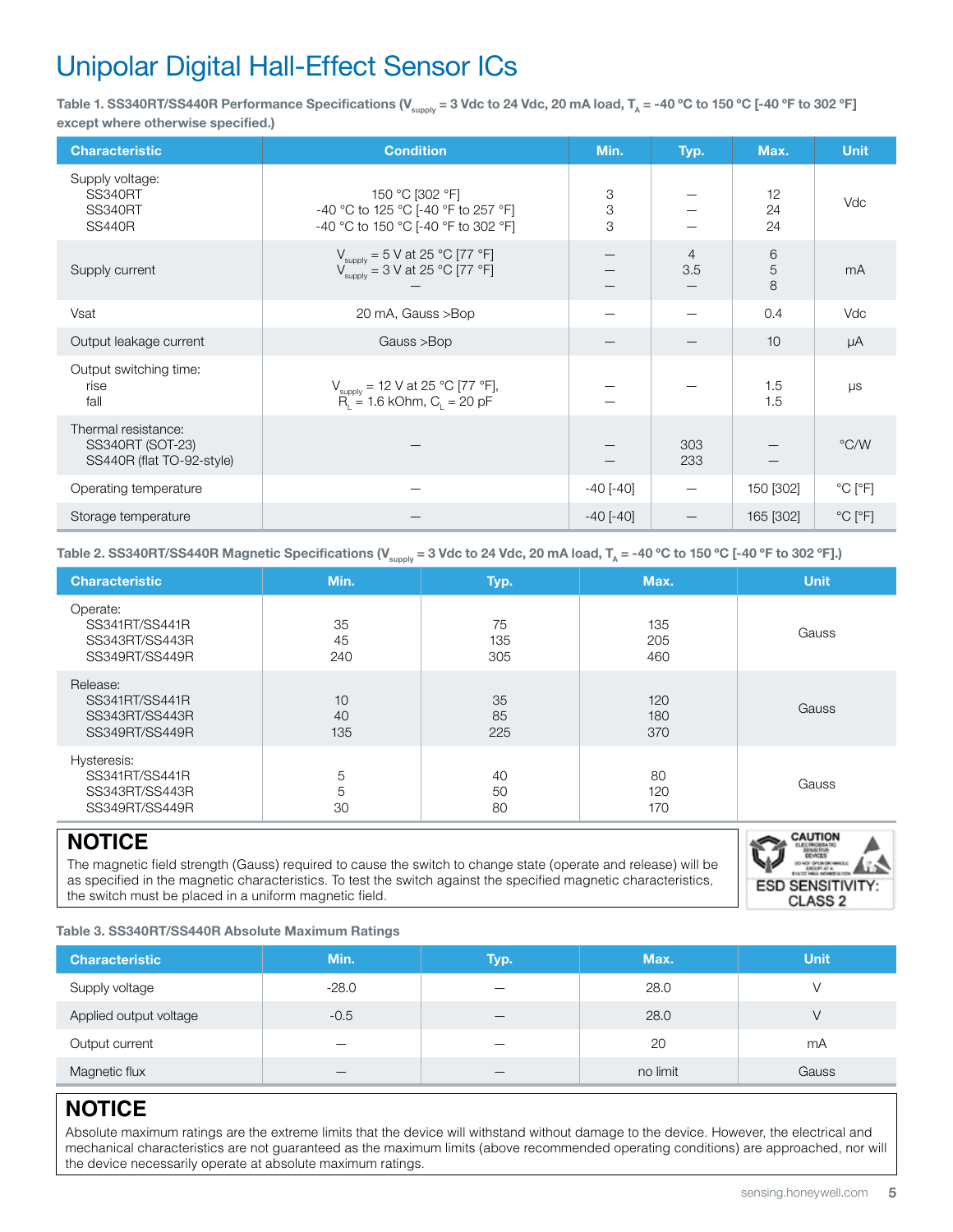## SS340RT/SS440R Series

Figure 1. Typical Magnetic vs Temperature Performance Curves

#### SS341RT/SS441R



#### SS343RT/SS443R



#### SS349RT/SS449R

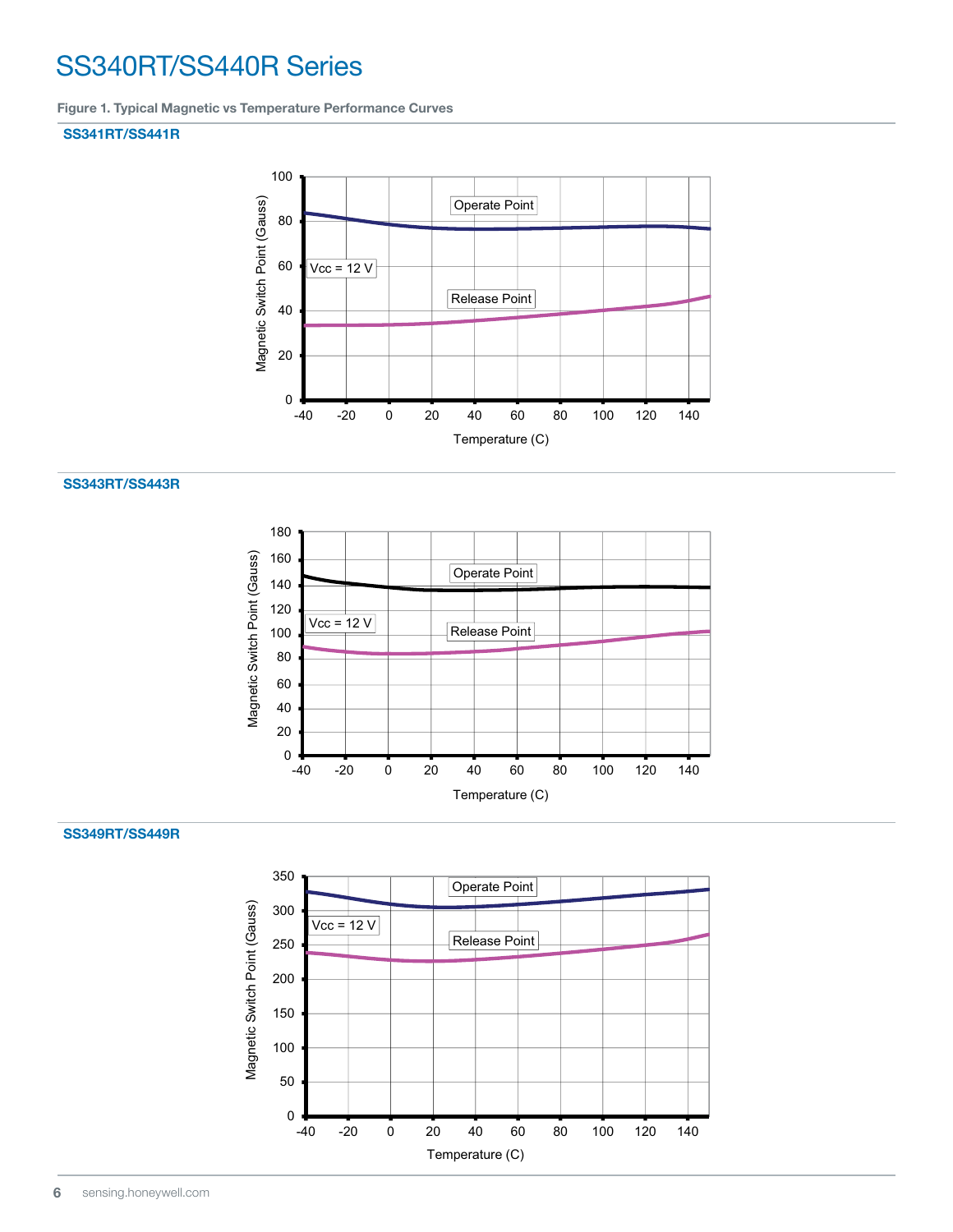Figure 2. SS340RT Series Maximum Rated Supply Voltage vs Temperature



Figure 3. Current Sinking Output Block Diagram



#### Figure 4. Wiring Diagrams

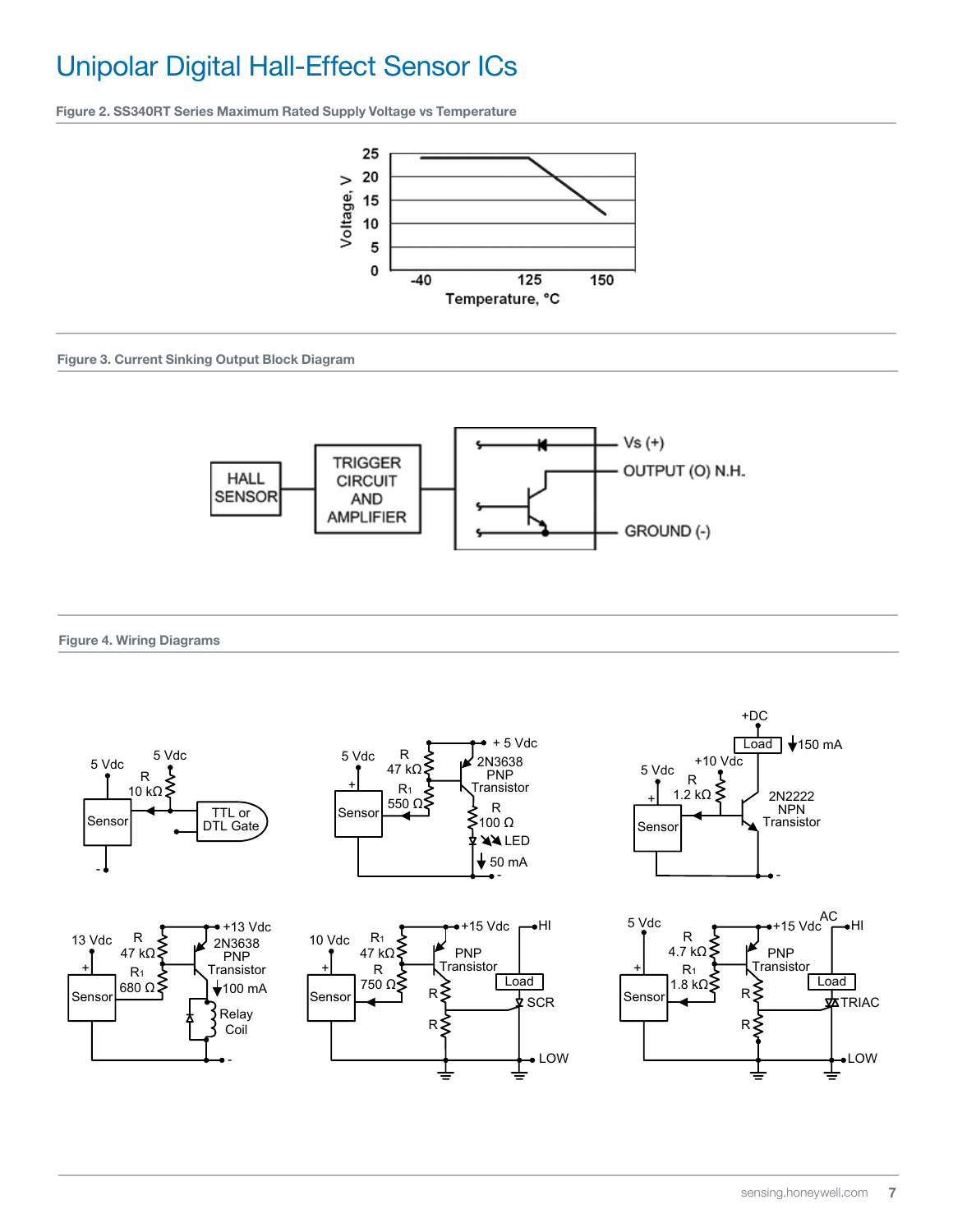## SS340RT/SS440R Series

Figure 5. SS340RT Mounting and Tape/Reel Dimensions (For reference only. mm/[in].)

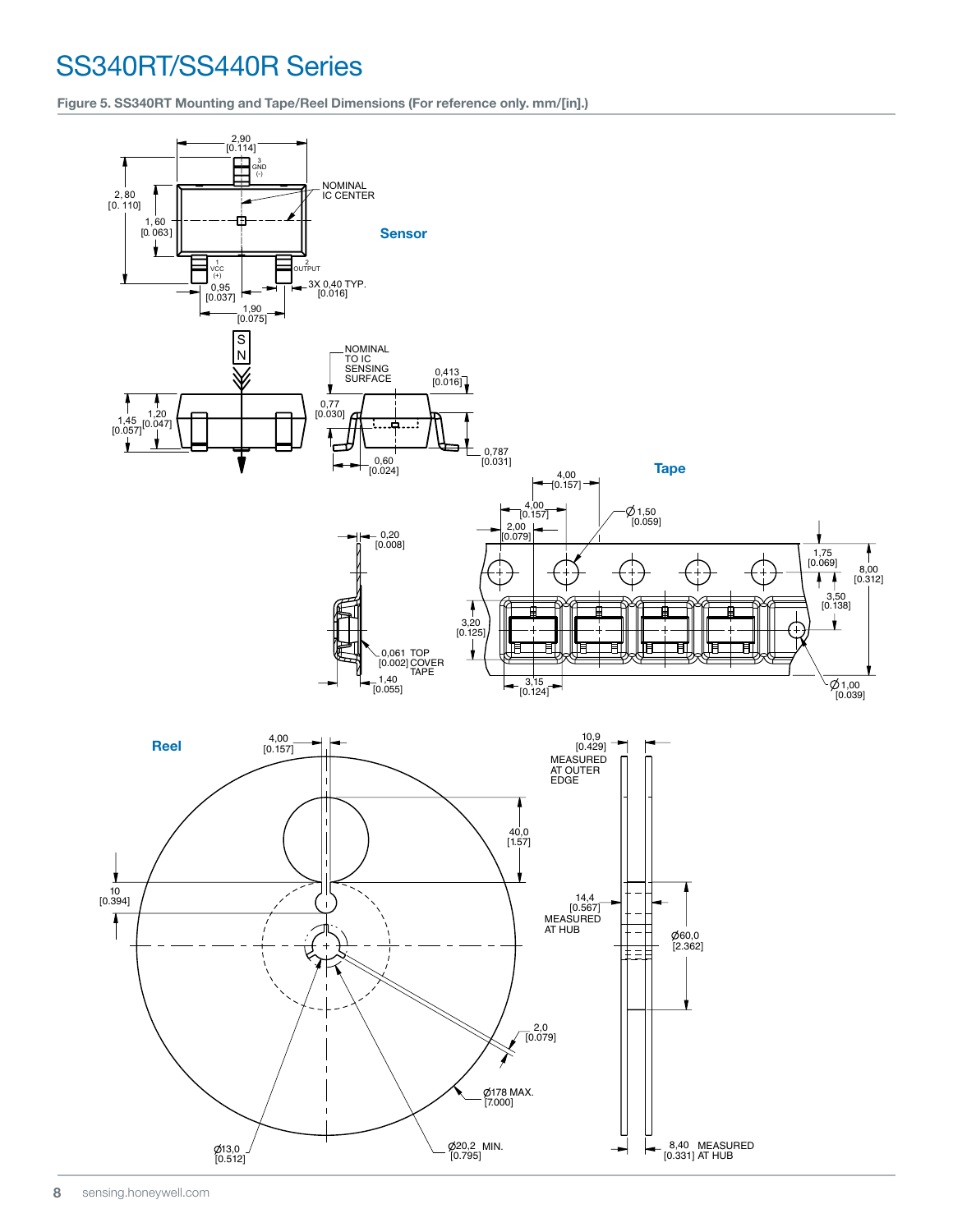Figure 6. SS440R Mounting Dimensions (For reference only. mm/[in].)



#### Order Guide

| <b>Catalog Listing</b> | <b>Description</b>                                                                                                            |
|------------------------|-------------------------------------------------------------------------------------------------------------------------------|
| <b>SS341RT</b>         | Unipolar, digital Hall-effect sensor IC, high sensitivity, SOT-23 package, tape and reel packaging<br>(3000 units per reel)   |
| <b>SS343RT</b>         | Unipolar, digital Hall-effect sensor IC, medium sensitivity, SOT-23 package, tape and reel packaging<br>(3000 units per reel) |
| <b>SS349RT</b>         | Unipolar, digital Hall-effect sensor IC, low sensitivity, SOT-23 package, tape and reel packaging<br>(3000 units per reel)    |
| <b>SS441R</b>          | Unipolar, digital Hall-effect sensor IC, high sensitivity, flat TO-92-style package, bulk packaging<br>(1000 units per bag)   |
| <b>SS443R</b>          | Unipolar, digital Hall-effect sensor IC, medium sensitivity, flat TO-92-style package, bulk packaging<br>(1000 units per bag) |
| SS449R                 | Unipolar, digital Hall-effect sensor IC, low sensitivity, flat TO-92-style package, bulk packaging<br>(1000 units per bag)    |